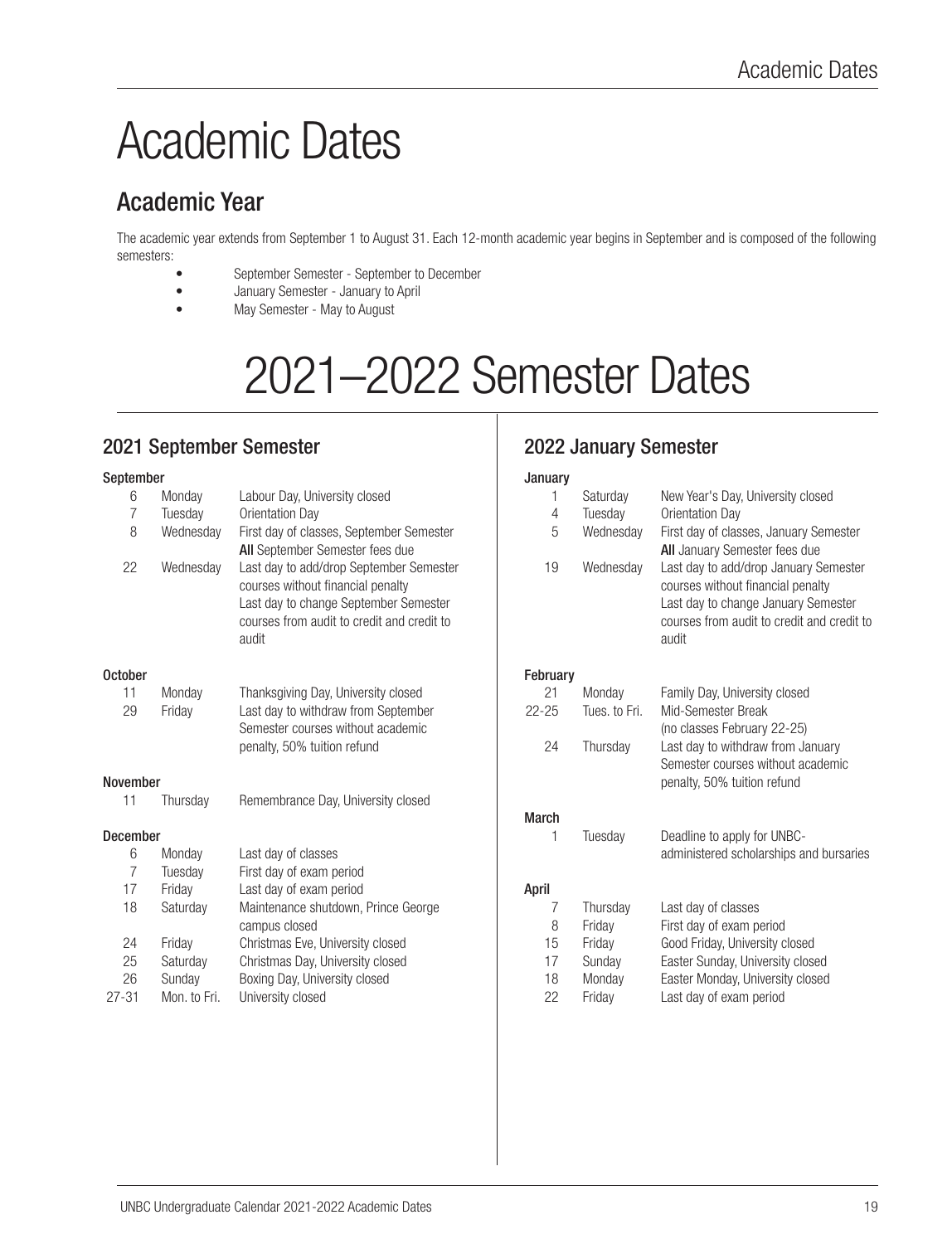#### 2022 May Semester and 2022 Spring Intersession

| May  |                |          |                                                                                                                                                               |
|------|----------------|----------|---------------------------------------------------------------------------------------------------------------------------------------------------------------|
|      | 2              | Monday   | First day of classes, May Semester and<br>Spring Intersession<br>All May Semester fees due, including                                                         |
|      | 6              | Friday   | Spring/Summer Intersessions<br>*Last day to add/drop Spring Intersession<br>courses without financial penalty                                                 |
|      | 16             | Monday   | Last day to add/drop May Semester courses<br>without financial penalty<br>Last day to change May Semester courses<br>from audit to credit and credit to audit |
|      | 19             | Thursday | *Last day to withdraw from Spring<br>Intersession courses without academic<br>penalty, 50% tuition refund                                                     |
|      | 23             | Monday   | Victoria Day, University closed                                                                                                                               |
|      | 27             | Friday   | Convocation Day (Prince George campus)                                                                                                                        |
| June |                |          |                                                                                                                                                               |
|      | 10             | Friday   | Last day of classes, Spring Intersession                                                                                                                      |
|      | 13             | Monday   | First day of exam period, Spring Intersession                                                                                                                 |
|      | 17             | Friday   | Last day of exam period, Spring Intersession                                                                                                                  |
|      | 20 June-1 July |          | Mid-Semester Break (no classes June 21-<br>July 2)                                                                                                            |
|      | 21             | Tuesday  | Last day to withdraw from May Semester<br>courses without academic penalty, 50%<br>tuition refund                                                             |
|      | 25             | Saturday | Maintenance shutdown, Prince George                                                                                                                           |

campus closed

### and 2022 Summer Intersession July

2022 May Semester continued

| 1              | Friday | Canada Day, University closed              |  |
|----------------|--------|--------------------------------------------|--|
| 4<br>Monday    |        | First day of classes, Summer               |  |
|                |        | Intersession                               |  |
| 8<br>Friday    |        | *Last day to add/drop Summer Intersession  |  |
|                |        | courses without financial penalty          |  |
| 21<br>Thursday |        | Last day to withdraw from Summer           |  |
|                |        | Intersession courses without academic      |  |
|                |        | penalty, 50% tuition refund                |  |
|                |        |                                            |  |
| August         |        |                                            |  |
| 1              | Monday | BC Day, University closed                  |  |
| 12             | Friday | Last day of classes, May Semester and      |  |
|                |        | Summer Intersession                        |  |
| 15             | Monday | First day of exam period, May Semester and |  |
|                |        | Summer Intersession                        |  |
| 19             | Fridav | Last day of exam period, May Semester and  |  |
|                |        | Summer Intersession                        |  |

\*For condensed courses, the last day to withdraw (50% tuition refund) is indicated in the course-specific documentation.

# 2021 – 2022 Senate Dates

September 22, 2021 January 26, 2022 January 26, 2022 October 27, 2021 February 23, 2022 June 22, 2022 November 24, 2021 March 23, 2022 August 24, 2022

April 27, 2022